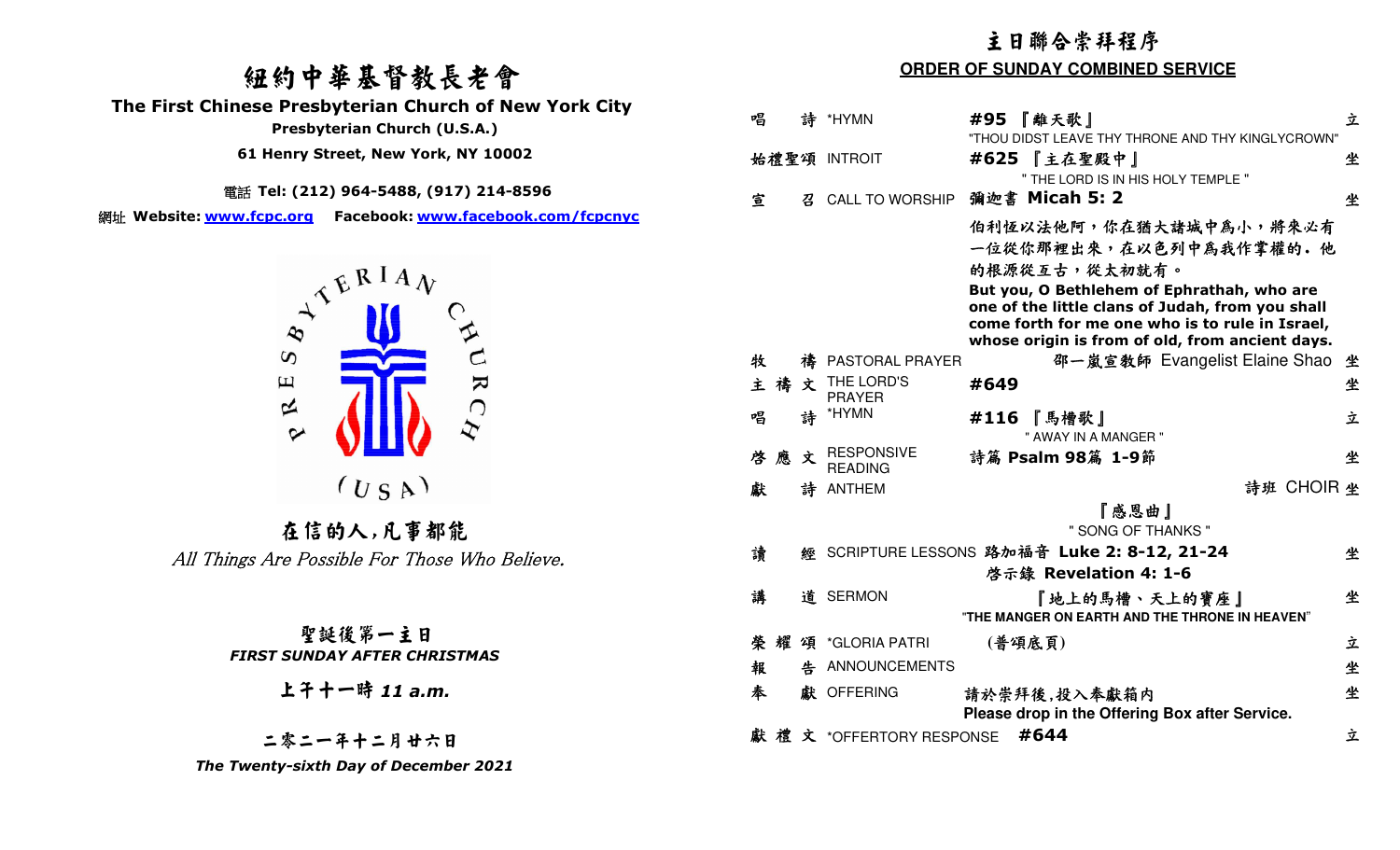| 差         | 遣 *DISMISSAL  | 梁桑南長老 Elder San Leong 立                                                                                                                         |   |
|-----------|---------------|-------------------------------------------------------------------------------------------------------------------------------------------------|---|
|           |               | 在聖殿崇拜上帝以後,你們要踏進世界去,依靠聖靈<br>的能力而歡欣快樂.阿們!<br>Go forth into the world after the Worship Service<br>in the Church Sanctuary, rejoicing in the Power |   |
| - ብግ<br>阿 | 頌 AMEN*       | of the Holy Spirit. Amen.<br>#675                                                                                                               | 立 |
| 唱         | 詩 *HYMN       | 『古人喜樂歌』<br>#133                                                                                                                                 | 立 |
|           |               | " AS WITH GLADNESS MEN OF OLD "                                                                                                                 |   |
|           | *please stand |                                                                                                                                                 |   |

啟應文: 詩篇 <sup>98</sup> 篇 1-9節

- 主席啓: 你們要向耶和華唱新歌. 因為祂行過奇妙的事. 祂的右手和 聖臂,施行救恩。
- 會眾應**:** 耶和華發明了祂的救恩,在列邦人眼前顯出公義.
- 啟**:** 記念祂向以色列家所發的慈愛,所憑的信實.地的四極,都 看見我們上帝的救恩。
	- 應**:** 全地都要向耶和華歡樂.要發起大聲,歡呼歌頌。
	- 啟**:** 要用琴歌頌耶和華,用琴和詩歌的聲音歌頌祂.
	- 應**:** 用號和角聲,在大君王耶和華面前歡呼。
- 啟**:** 願海和其中所充滿的澎湃.世界和住在其間的,也要發聲。
- 應: 願大水拍手. 願諸山在耶和華面前一同歡呼.
- 同讀: 因為祂來,要審判遍地. 祂要按公義審判世界,按公正審判 萬民。

### **Responsive Reading: Psalm 98: 1-9**

- 1 Sing to the Lord a new song, for He has done marvelous things; His right hand and His holy arm have worked salvation for Him.
- 2 The Lord has made His salvation known and revealed His righteousness to the nations.
- 3 He has remembered His love and His faithfulness to the house of Israel; all the ends of the earth have seen the salvation of our God.
- 4 Shout for joy to the Lord, all the earth, burst into jubilant song with music;
- 5 make music to the Lord with the harp, with the harp and the sound of singing,
- with trumpets and the blast of the ram's horn  $-$  shout for joy before the Lord, the King.

Let the sea resound, and everything in it, the world, and all who live in it.

- Let the rivers clap their hands, let the mountains sing together for joy;
- 9 let them sing before the Lord, for He comes to judge the earth. He will judge the world in righteousness and the peoples with equity.

# 講道經文:路加福音 **2: 8-12, 21-24**

- **8** 在伯利恆之野地裡有牧羊的人,夜間按著更次看守羊群。
- **9** 有主的使者站在他們旁邊,主的榮光四面照著他們.牧羊的人就甚懼怕。
- **-10** 那天使對他們說,不要懼怕,我報給你們大喜的信息,是關乎萬民的.
- 11 因今天在大衛的城裡,為你們生了救主,就是主基督。
- **12** 你們要看見一個嬰孩,包著布,臥在馬槽裡,那就是記號了。
- **21** 滿了八天,就給孩子行割禮,與他起名叫耶穌,這就是沒有成胎以前, 天使所起的名。
- **22** 按摩西律法滿了潔淨的日子,他們帶著孩子上耶路撒冷去,要把他獻 與主.
- **23** (正如主的律法上所記,『凡頭生的男子,必稱聖歸主。』)
- **24** 又要照主的律法上所說,或用一對班鳩,或用兩隻雛鴿獻祭。

# **2.2.2.2.2.3.3.4 喜示錄 4: 1-6**

- **-1** 此後,我觀看,見天上有門開了,我初次聽見好像吹號的聲音,對我說, 你上到這裡來,我要將以後必成的事指示你。
- **2** 我立刻被聖靈感動,見有一個寶座安置在天上,又有一位坐在寶座上.
- 3 看那坐著的,好像碧玉和紅寶石·又有虹圍著寶座,好像綠寶石。
- 4 寶座的周圍,又有二十四個座位,其上坐著二十四位長老,身穿白衣, 頭上戴著金冠冕。
- **5** 有閃電,聲音,雷轟,從寶座中發出。又有七盞火燈在寶座前點著,這 七燈就是上帝的七靈。
- **6** 寶座前好像一個玻璃海如同水晶‧寶座中,和寶座周圍有四個活物,前 後遍體都滿了眼睛。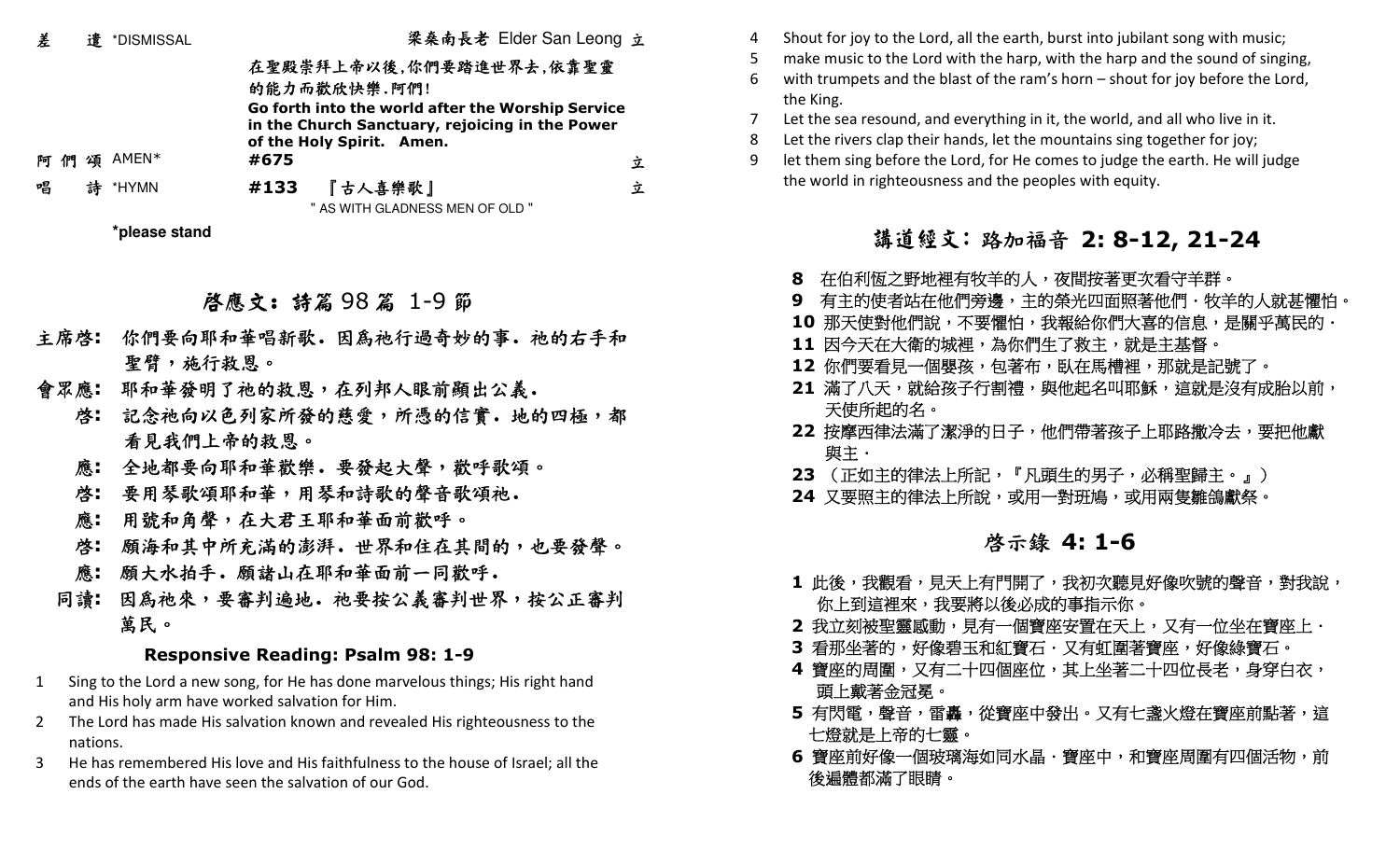# **Scripture Lesson: Luke 2: 8-12, 21-24**

- 8 And there were shepherds living out in the fields nearby, keeping watch over their flocks at night.
- 9 An angel of the Lord appeared to them, and the glory of the Lord shone around them, and they were terrified.
- 10 But the angel said to them, "Do not be afraid. I bring you good news of great joy that will be for all the people.
- 11 Today in the town of David a Savior has been born to you; He is Christ the Lord.
- 12 This will be a sign to you: You will find a baby wrapped in cloths and lying in a manger."
- 21 On the eighth day, when it was time to circumcise Him, He was name Jesus, the name the angel had given Him before He had been conceived.
- 22 When the time of their purification according to the Law of Moses had been completed, Joseph and Mary took Him to Jerusalem to present Him to the Lord.
- 23 (as it is written in the Law of the Lord, "Every firstborn male is to be consecrated to the Lord"),
- 24 and to offer a sacrifice in keeping with what is said in the Law of Lord : "a pair of doves or two young pigeons."

# **Revelation 4: 1-6**

- 1 After this I looked, and there before me was a door standing open in heaven. And the voice I had first heard speaking to me like a trumpet said, "Come up here, and I will show you what must take place after this."
- 2 At once I was in the Spirit, and there before me was a throne in heaven with someone sitting on it.
- 3 And the one who sat there had the appearance of jasper and carnelian. A rainbow, resembling an emerald, encircled the throne.
- 4 Surrounding the throne were twenty-four other thrones, and seated on them were twenty-four elders. They were dressed in white and had crowns of gold on their heads.
- 5 From the throne came flashes of lightning, rumblings and peals of thunder. Before the throne, seven lamps were blazing. These are the seven spirits of God.

6 Also before the throne there was what looked like a sea of glass, clear as crystal. In the center, around the throne, were four living creatures, and they were covered with eyes, in front and in back.

# 詩班獻詩歌詞

### **SONG OF THANKS**

 **Cool light of morning, song bird's wak-'ning call, tender green furrows fresh carpeted by the dew; incense of pine groves, slow rain's silent fall, all good things call us to you. Father all things remind us of your loving kindness, always before and behind us are you, only your arms enfold us, protect us and hold us, thank you for all that you do. Warm sun graced meadow, cool stream trick-'ling by, mighty white mountains their stately spires in the blue, stillness at twilight, lone star's twink-ling eye, all good things call us to you. Father all things remind us of your loving kindness, always before and behind us are you, only your arms enfold us, protect us and hold us, thank you for all that you do. Cool light of morning, song bird's wak-'ning call, tender green furrows fresh carpeted by the dew; incense of pine groves, slow rain's silent fall, all good things call us to you.** 

# 感 恩 曲

日出曙色清, 啼鳥聲聲催, 白露下綠疇芳草添新翠, 和風傳松香 , 細雨輕輕墜, 感謝袮美善預備. 天父慈愛吸引我 ,呼喚我, 提醒我, 袮朝夕在身旁引領看顧, 天父膀臂環抱我, 保守我, 扶助我, 感謝袮豐盛恩惠。晴光滿綠野, 清溪潺潺流, 羣山倚藍天, 積雪浮雲端, 黄昏萬籟静,孤星眨眼睛,感謝袮美善預備.天父慈愛吸引我, 呼唤我, 提醒我, 袮朝夕在身旁引領看顧, 天父膀臂環抱我保守我, 扶助我, 感謝袮豐盛恩惠。日出曙色清, 啼鸟聲聲催, 白露下绿疇芳草添新翠, 和風傳松香, 細雨輕輕墜感謝袮美善預備。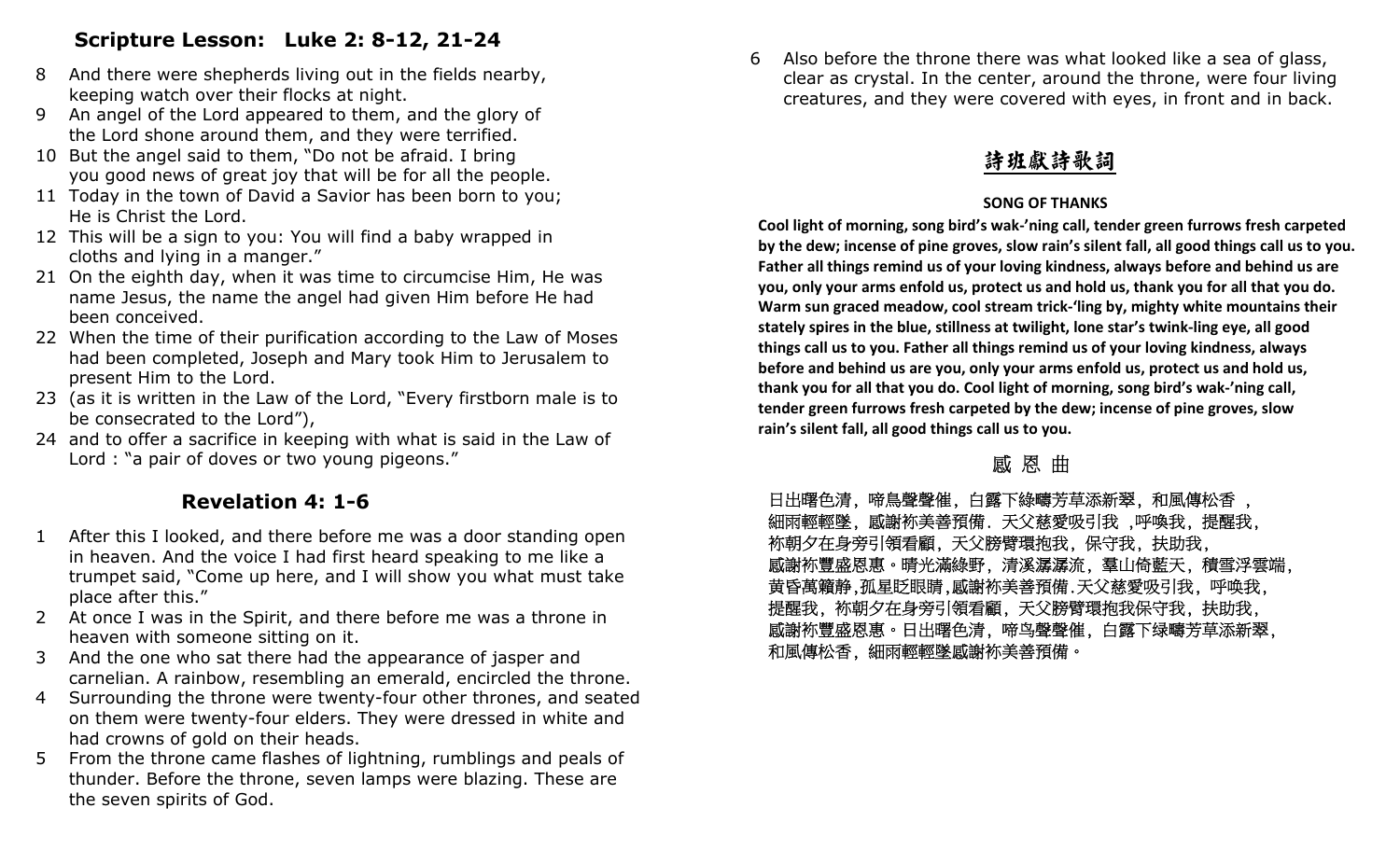# 報告事項

**1.**歡迎首次參加主日崇拜之新朋友,盼望你能繼續參加聚會,散會後請留下姓名, 通訊處及電話與司事,以便教會與你聯絡。

 *We extend our welcome to those who are worshipping with us for the first time today. Please leave your name, address and phone number with the ushers so that we can contact you in the future. We hope to see you again.* 

- **2.**祈禱會: 逢禮拜四下午二時在本堂舉行,歡迎各兄姊屆時參加,因疫情影響者請在不同地方一齊誠心為教會守望禱告。
- **3.** 中年團契例會: 今主日崇拜後在二樓舉行,請各團友屆時參加。
- 今日派發二零二二年教會月曆,請於崇拜後到聖堂入口處領取。**4.**
- 邵一嵐宣教師於十二月廿七日,廿九日,三十日放年假三天。 **5.**
- **6.** 二零二二年一月一日**(**星期六**)**是元旦聯邦假期。
- **7.** 下主日(二零二二年一月二日)是聖餐主日聯合崇拜,請各兄姊虔潔心靈, 回堂 守主聖餐。
- **8.** 各部新職員就職禮訂於一月二日上午十一時舉行,請各有關人員屆時出席。
- **9.** 各兄姊於教會辦公時間內每日上午九時至下午五時可用本堂電話 **(212) 964-5488**或手提電話 **(917) 214-8596**聯絡同工。
- **10.** 教友個人資料 (如住址、電話、電郵等) 如有更改,請通知本堂,以便更新作 日後保持聯絡之用。
- **11.** 本堂在網址 **www.fcpc.org** 上載主日週刊,講道錄音,請瀏覽及收聽。

# 致 謝

### 上主日聖誕崇拜之糖果禮物包,荷蒙伉儷團契團長方鈺澄夫婦及 副團長鍾鎮練夫婦贈送,本堂堂議事會謹致衷心謝意。

 The Session of First Chinese Presbyterian Church would like to extend a word of thanks to Elder and Mrs. Yuk Ching Fong, Elder and Mrs. David Chung, the Moderators and Vice Moderators of Married Couples Fellowship, for their Christmas gifts to the congregation on Christmas Sunday.

**紐約中華基督教⻑老會誠聘主任牧師。** 

**具美國⻑老會 (Presbyterian Church USA) 認同之神學學位,** 

**三年服務堂會經驗, 需能講流利粵語, 及具備英語溝通能力。** 

### **請寄履歷致:PNC,**

The First Chinese Presbyterian Church

61 Henry Street, New York, NY 10002, <u>或電郵 f<mark>cpcsession@gmail.com</mark></u>

- 教*1.*<br>
家知音犬参加上<del>日常院之事院(厳量子科、機管体会対策者、数者検査管理を定。 顔的単単音管視を管理には2018年の<br>
Went Round not window a stationary and the prior of the first case of the first case of the cound not window with the stationary with the stationary</del> The First Chinese Presbyterian Church is seeking a Pastor (Head of Staff). The candidate should possess qualifications acceptable by the Presbyterian Church (USA) for Minister of Word and Sacrament, with 3 years of pastoral experience, and fluency in Cantonese and spoken English.Please send resume to: PNC, The First Chinese Presbyterian Church,

61 Henry Street, New York, NY10002, or Email: fcpcsession@gmail.com

# **誠聘 Position Vacant**

### **紐約中華基督教⻑老會誠聘幹事。**

**須有大學學歷; 能講流利粵語; 及具備英語,華語溝通能力**;

**中,英文,電腦打字。 請寄履歷致:**Administrative Assistant

The First Chinese Presbyterian Church

61 Henry Street, New York, NY 10002, <u>或電郵 fcpcny@yahoo.com</u>

The First Chinese Presbyterian Church is seeking an Administrative Assistant:

 The candidate should have some college credits; fluency in Cantonese; spoken English and Mandarin; and ability to type English and Chinese.Please send resume to:

Administrative Assistant

The First Chinese Presbyterian Church,

61 Henry Street, New York, NY10002, or Email: fcpcny@yahoo.com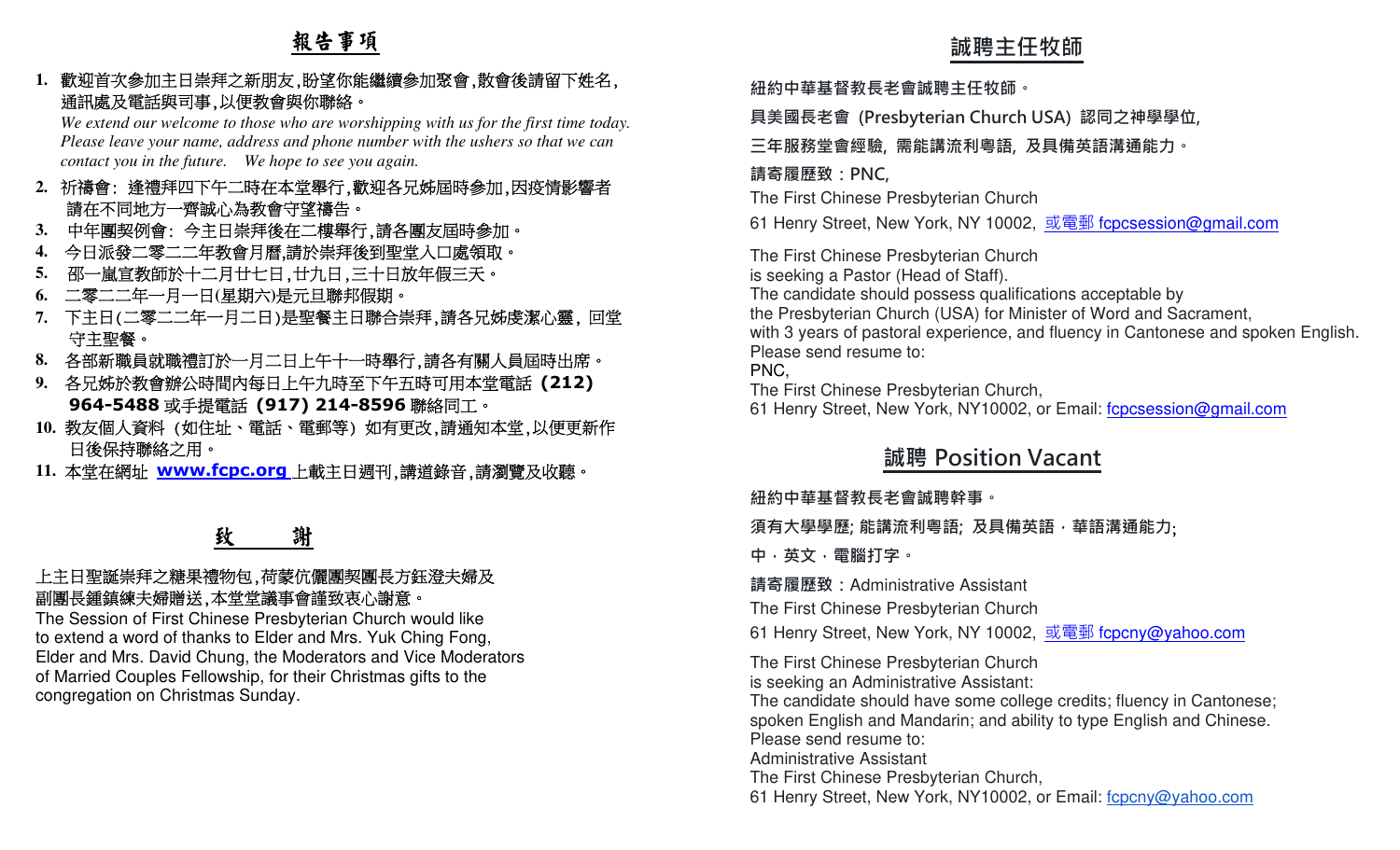主日聯合崇拜事奉人員

|                                        | エ <b>니 サツ ℃</b> ホ ワㅜ \ イ*ノヽ凡                                                                                                                                            |  |                                 | <u>代禱事項</u>                                                           |  |  |
|----------------------------------------|-------------------------------------------------------------------------------------------------------------------------------------------------------------------------|--|---------------------------------|-----------------------------------------------------------------------|--|--|
|                                        | 今主日(十二月廿六日)<br>聖誕後第一主日                                                                                                                                                  |  | 下主日(二零二二年一月二日)<br>聖餐主日暨各部就職禮    | 1.為本堂各同工、全體長老、執事、董事及領袖們在教會中事奉的心志禱告。<br>2.為祈禱會禱告。求聖靈感動更多弟兄姊妹同心合意為教會守望。 |  |  |
| 講員/主席                                  |                                                                                                                                                                         |  | 邵一嵐宣教師 / 梁桑南長老   邵一嵐宣教師 / 梁桑南長老 | 3.願本堂藉著崇拜、關懷、社區服務、網絡廣播節目廣傳福音。                                         |  |  |
| 指揮/司琴                                  | 林主恩先生 / 江友正女士                                                                                                                                                           |  | 林主恩先生 / 江友正女士                   | 4.為身體和心靈軟弱的弟兄姊妹禱告。求主醫治,使他們早日康復:                                       |  |  |
| 招<br>待                                 | 陳張愛萍長老                                                                                                                                                                  |  | 李許妙梨長老                          | 吳秀琼女士、林伍新蘭女士、陳玉金女士、張淑德女士、劉浪波夫人、                                       |  |  |
| 就職禮主禮                                  |                                                                                                                                                                         |  | 嘉惠士牧師                           | 黃德夫人、王金鐲先生。                                                           |  |  |
| 聖餐主禮                                   |                                                                                                                                                                         |  | 嘉惠士牧師<br>梁李萍清長老                 | 5.為本堂聘牧事工禱告。求主差遣合適主任牧師來牧養教會。                                          |  |  |
| 聖餐襄禮                                   |                                                                                                                                                                         |  | 關李月霞執事<br>翁華健長老                 | 6.為本堂聘請幹事禱告。求主差遣合適同工來協助堂務。                                            |  |  |
|                                        |                                                                                                                                                                         |  | 徐頌基長老 莫壯慧執事                     | 7.為弟兄姊妹未信主的親友禱告。                                                      |  |  |
| 聖餐預備                                   |                                                                                                                                                                         |  | 陳盧秀華執事                          | 8.為教友大會選出之 2022-2024 年度侯任執行長老、受職執事、董事、社區                              |  |  |
| 錄音/音響                                  | 黄惠賜執事                                                                                                                                                                   |  | 黄惠賜執事                           | 事工委員及 2022 年度提名委員會禱告。                                                 |  |  |
|                                        | 朱譚綺琪女士紀念先夫朱振泮先生,家姑朱黃寶秋女士,父親譚振雄先生,<br>母親譚朱瑞琼女士,弟弟譚榮栢先生<br>陳汝俠執事,曾惠英長老紀念外婆麥何嬋夫人,姨母廖麥淑卿夫人,<br>姑母溫陳月琴夫人<br>林伍新蘭女士紀念父母親伍淦學夫婦,家翁姑林賢銳夫婦,先夫林榮臻先生<br>梅靜嫻女士紀念父母親梅友仁夫婦及 Terry Seto |  |                                 |                                                                       |  |  |
| 二零二二年一月份主日聯合崇拜事奉人員<br>講員<br><u>主 席</u> |                                                                                                                                                                         |  |                                 |                                                                       |  |  |
|                                        |                                                                                                                                                                         |  |                                 |                                                                       |  |  |
|                                        | 2日 聖餐主日暨各部就職禮 梁桑南長老 邵一嵐宣教師                                                                                                                                              |  |                                 |                                                                       |  |  |
| 9E                                     | 主日                                                                                                                                                                      |  | 關悦雄長老 李澤華牧師                     |                                                                       |  |  |
| 16E<br>23 <sub>日</sub>                 | 主日<br>主日                                                                                                                                                                |  | 梁美娥長老 邵一嵐宣教師                    |                                                                       |  |  |
| $30$ 日                                 | 主日                                                                                                                                                                      |  | 方李芳執事 李澤華牧師<br>梁桑南長老 邵一嵐宣教師     |                                                                       |  |  |
|                                        |                                                                                                                                                                         |  |                                 |                                                                       |  |  |

# 獻 花

### 二零二二年一月份主日聯合崇拜事奉人員

|       |                         | 席<br>主 | 員<br>講       |
|-------|-------------------------|--------|--------------|
| 2E    | 聖餐主日暨各部就職禮 梁桑南長老 邵一嵐宣教師 |        |              |
| 9 E   | 主日                      |        | 關悦雄長老 李澤華牧師  |
| 16 EI | 主日                      | 梁美娥長老  | 邵一嵐宣教師       |
| 23日   | 主日                      |        | 方李芳執事 李澤華牧師  |
| 30日   | 主日                      |        | 梁桑南長老 邵一嵐宣教師 |

- 
- 
- 
- 
- 
- 
- 
-